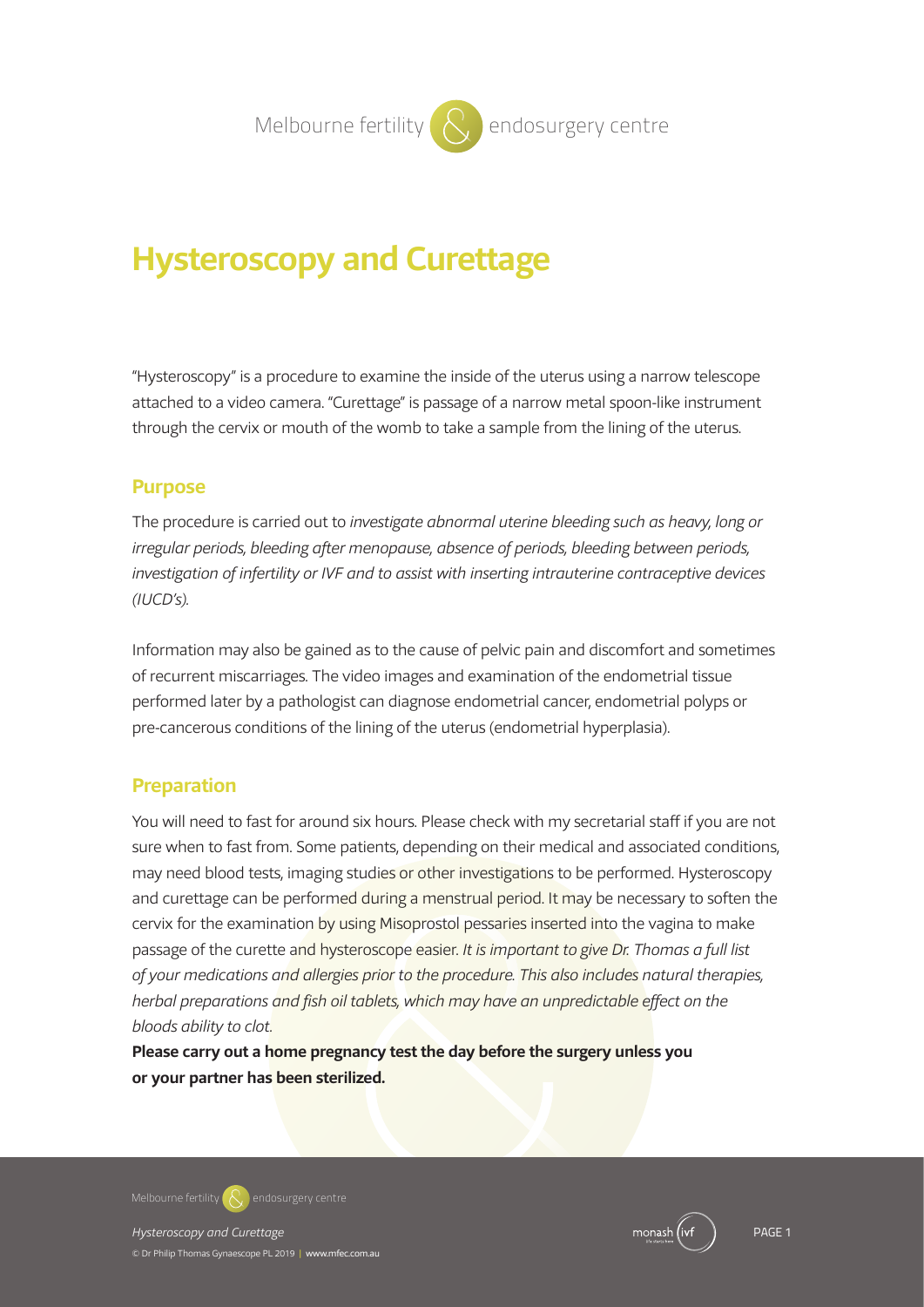### **Anaesthetic**

Usually requires a light general (sleeping) anaesthetic.

#### **Duration of Procedure**

The test takes around fifteen minutes. Occasionally I will need to convert to an operative hysteroscopy (which uses a slightly broader telescope) to remove a polyp or fibroid: see separate document "Operative Hysteroscopy" which takes around an hour.

## **Post-Procedure Care**

After leaving the operating theatre you will have a drip or intravenous line in-situ. You will be cared for in the Recovery area of the Operating Theatre which involves one on one care by the nursing staff. This is to monitor your condition and allow time for recovery after the anesthetic. After around one to two hours you will be offered something to eat or drink if appropriate, and arrangements for discharge will be initiated.

## **Post-Discharge Care**

Most patients should be able to resume their regular activities within one to two days. Mild cramping and spotting may last a few days. Cramping can be treated with anti-inflammatory medications such as Naprogesic or Nurofen in combination with Panadol. Whilst you are actively bleeding it is wise to avoid tampons and to refrain from intercourse. Bathing is allowed but swimming in public pools/saunas/hot springs should be avoided. The next menstrual period may not be the same in nature or timing as your regular period. You should notify me should you develop a fever (temperature greater than 37.5 degrees), pain or cramping that does not respond to Nurofen/Panadol, bleeding involving clots or foul smelling vaginal discharge.

## **COMPLICATIONS**

## **Complications Specific to Hysteroscopy and Curettage**

This procedure is very common and major complications are rare. Minor issues may be:

#### **1. Uterine perforation**

This occurs when passage of the hysteroscope through the cervix makes a hole, usually in the top of the uterus. This readily seals itself and it is most unusual for any treatment to be required other than a single dose of intravenous antibiotics and a brief period of observation.

**Melbourne fertility**  $\mathbb{R}$  endosurgery centre

Hysteroscopy and Curettage **PAGE 2** and Curettage PAGE 2 and PAGE 2 and PAGE 2 and PAGE 2 and PAGE 2 and PAGE 2 and PAGE 2 and PAGE 2 and PAGE 2 and PAGE 2 and PAGE 2 and PAGE 2 and PAGE 2 and PAGE 2 and PAGE 2 and PAGE 2 © Dr Philip Thomas Gynaescope PL 2019 **|** www.mfec.com.au